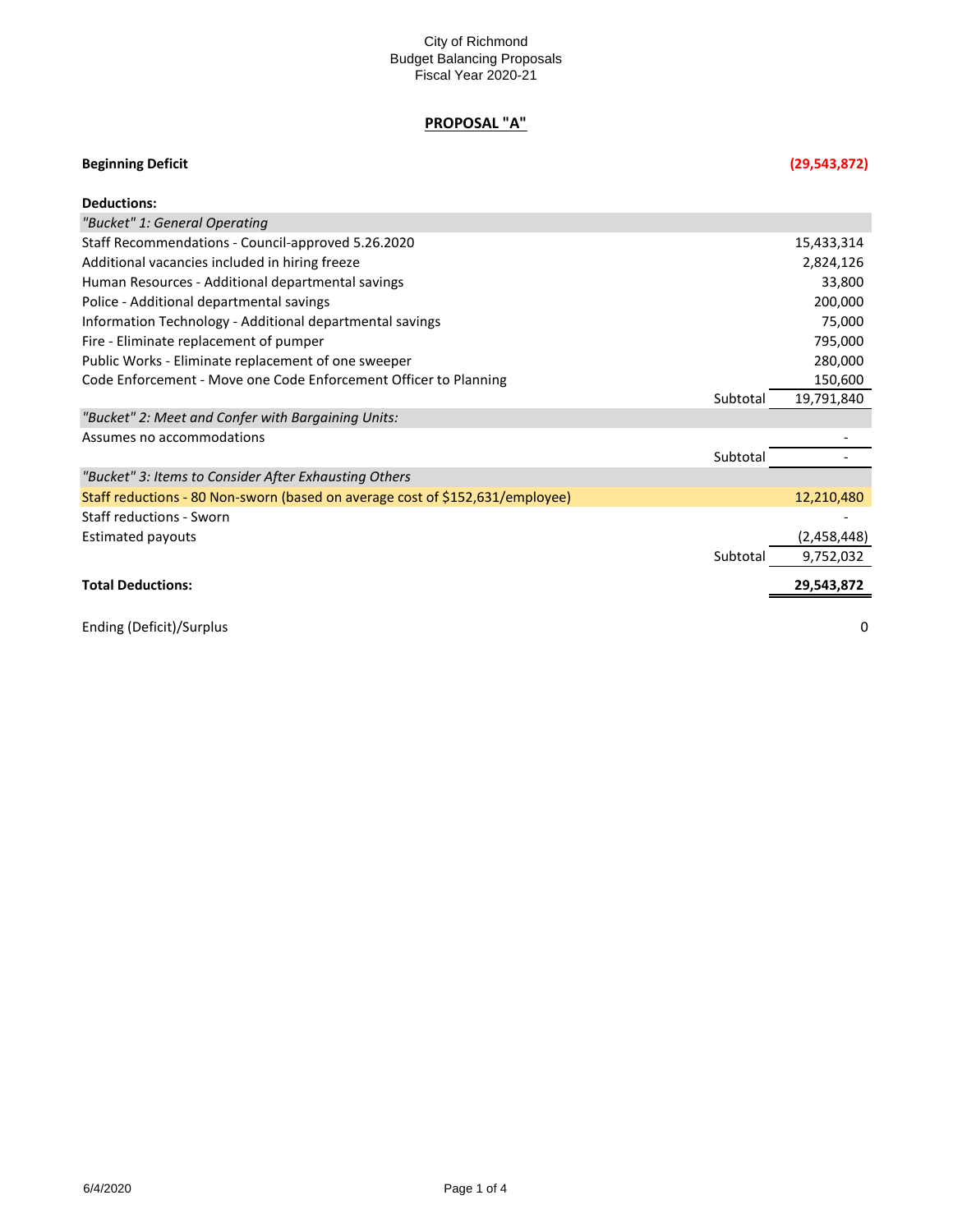### City of Richmond Budget Balancing Proposals Fiscal Year 2020-21

# **PROPOSAL "B"**

| <b>Beginning Deficit</b>                                                      | (29, 543, 872)         |
|-------------------------------------------------------------------------------|------------------------|
| <b>Deductions:</b>                                                            |                        |
| "Bucket" 1: General Operating                                                 |                        |
| Staff Recommendations - Council-approved 5.26.2020                            | 15,433,314             |
| Additional vacancies included in hiring freeze                                | 2,824,126              |
| Human Resources - Additional departmental savings                             | 33,800                 |
| Police - Additional departmental savings                                      | 200,000                |
| Information Technology - Additional departmental savings                      | 75,000                 |
| Fire - Eliminate replacement of pumper                                        | 795,000                |
| Public Works - Eliminate replacement of one sweeper                           | 280,000                |
| Code Enforcement - Move one Code Enforcement Officer to Planning              | 150,600                |
|                                                                               | Subtotal<br>19,791,840 |
| "Bucket" 2: Meet and Confer with Bargaining Units:                            |                        |
| SEIU 1021 contributions to OPEB & Medical                                     | 594,000                |
| Eliminate professional development for 1 year                                 | 280,200                |
| 24 Furlough days (~9% salary reductions)                                      | 2,535,120              |
| Sworn furlough equivalencies                                                  |                        |
| RPOA, Fire 188, RPMA 1% COLA                                                  | 532,888                |
| Eliminate car allowances                                                      | 77,860                 |
| <b>Fire Station brownouts</b>                                                 | 900,000                |
|                                                                               | Subtotal<br>4,920,068  |
| "Bucket" 3: Items to Consider After Exhausting Others                         |                        |
| Staff reductions - 40 Non-sworn (based on average cost of \$152,631/employee) | 6,105,240              |
| <b>Staff reductions - Sworn</b>                                               |                        |
| <b>Estimated payouts</b>                                                      | (1, 273, 276)          |
|                                                                               | Subtotal<br>4,831,964  |
| <b>Total Deductions:</b>                                                      | 29,543,872             |

Ending (Deficit)/Surplus 0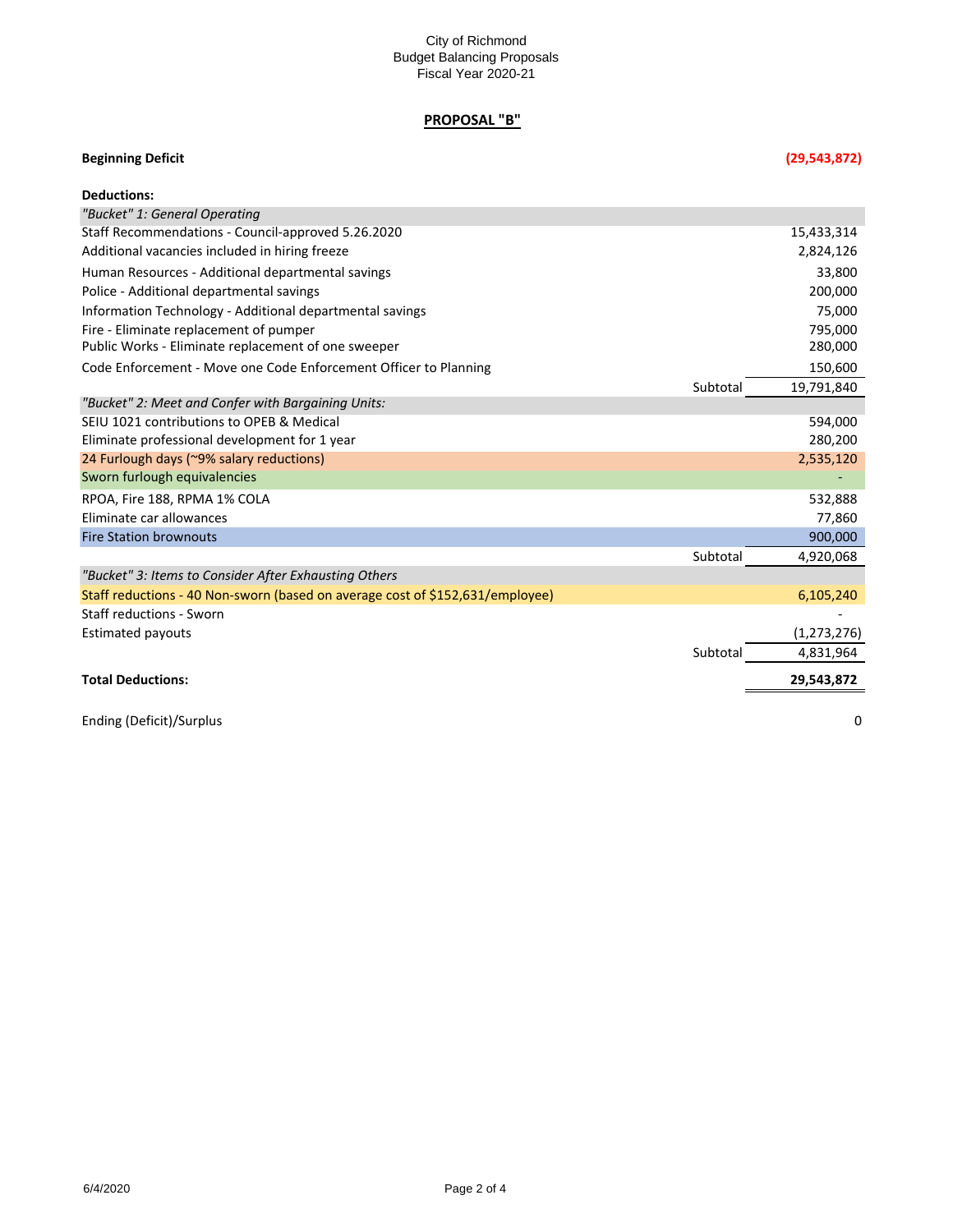### City of Richmond Budget Balancing Proposals Fiscal Year 2020-21

## **PROPOSAL "C"**

| <b>Beginning Deficit</b>                                                      |          | (29, 543, 872) |
|-------------------------------------------------------------------------------|----------|----------------|
| "Bucket" 1: General Operating                                                 |          |                |
| <b>Deductions:</b>                                                            |          |                |
| Staff Recommendations - Council-approved 5.26.2020                            |          | 15,433,314     |
| Additional vacancies included in hiring freeze                                |          | 2,824,126      |
| Human Resources - Additional departmental savings                             |          | 33,800         |
| Police - Additional departmental savings                                      |          | 200,000        |
| Information Technology - Additional departmental savings                      |          | 75,000         |
| Fire - Eliminate replacement of pumper                                        |          | 795,000        |
| Public Works - Eliminate replacement of one sweeper                           |          | 280,000        |
| Code Enforcement - Move one Code Enforcement Officer to Planning              |          | 150,600        |
|                                                                               | Subtotal | 19,791,840     |
| "Bucket" 2: Meet and Confer with Bargaining Units:                            |          |                |
| SEIU 1021 contributions to OPEB & Medical                                     |          | 594,000        |
| Eliminate professional development for 1 year                                 |          | 280,200        |
| 24 Furlough days (~9% salary reductions)                                      |          | 2,535,120      |
| Sworn furlough equivalencies (~8% reductions)                                 |          | 2,728,372      |
| RPOA, Fire 188, RPMA 1% COLA                                                  |          | 532,888        |
| Eliminate car allowances                                                      |          | 77,860         |
|                                                                               | Subtotal | 6,748,440      |
| "Bucket" 3: Items to Consider After Exhausting Others                         |          |                |
| Staff reductions - 25 Non-sworn (based on average cost of \$152,631/employee) |          | 3,815,775      |
| <b>Staff reductions - Sworn</b>                                               |          |                |
| <b>Estimated payouts</b>                                                      |          | (812, 182)     |
|                                                                               | Subtotal | 3,003,593      |
| <b>Total Deductions:</b>                                                      |          | 29,543,872     |
| Ending (Deficit)/Surplus                                                      |          | 0              |